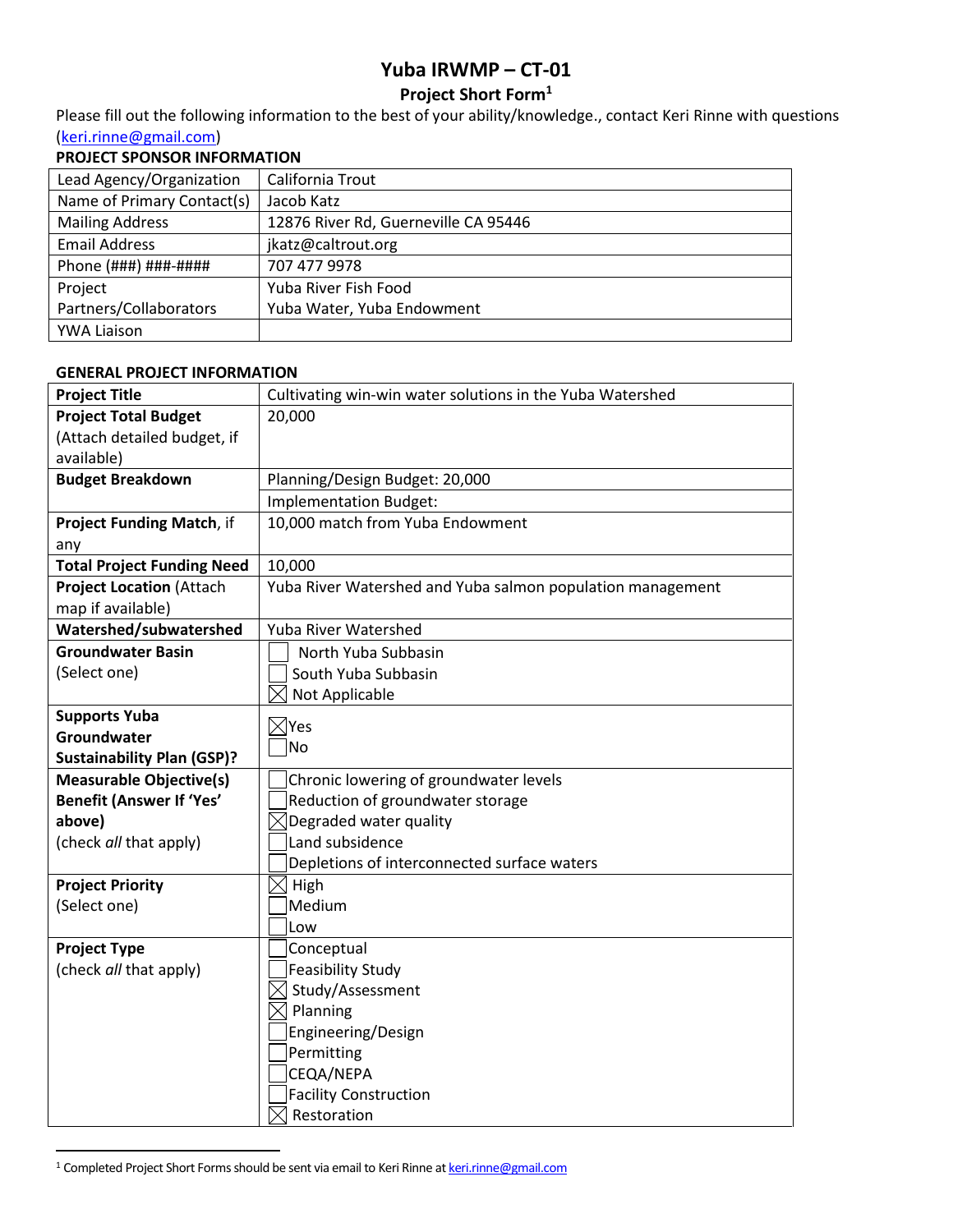|                        | Monitoring                       |
|------------------------|----------------------------------|
|                        | <b>Best Management Practices</b> |
|                        | Acquisition                      |
|                        | Demonstration/Pilot Project      |
| <b>Legal Authority</b> | None needed                      |

## **Please select the** *status* **of the CEQA/NEPA/Permitting for this project:**

| <b>CEQA</b>  | Not Started<br> Initial Study  <br> EIR <br>Unknown if Required<br>Determination<br>Exempt  <br>xl                                                           |
|--------------|--------------------------------------------------------------------------------------------------------------------------------------------------------------|
| (Select one) |                                                                                                                                                              |
| <b>NEPA</b>  | $\sqrt{\frac{1}{2}}$ Environmental Assessment $\sqrt{\frac{1}{2}}$ EIS $\sqrt{\frac{1}{2}}$ Record of Decision<br>  Not Started<br>Unknown<br>Exempt  <br>xl |
| (Select one) | if Required                                                                                                                                                  |
| Permitting   | Not Required Not started Identified Consultations Complete<br><b>Application Submitted</b><br>$\times$                                                       |
| (Select one) | Complete<br>Unknown if Required                                                                                                                              |

### **PROJECT DESCRIPTION**

### Write a narrative briefly describing the project components and/or characteristics (Suggest  $\sim$  300 words).

Endangered fish populations are *not* an inevitable consequence of human development. The science is clear; we can have both farms and fish. Through integrated management of farmlands, wildlife refuges, private wetlands, the rivers, and flood bypasses, we can mimic the historic floodplains of the Yuba, Feather and Sacramento River Basins and recreate a dynamic landscape that can reenergize the river ecosystem food webs that sustain fisheries and other wildlife while continuing to provide food and flood protection and sustain vibrant communities.

Caltrout will partner with the seven districts of the Yuba Endowment and the Yuba Water Agency to assess the potential of enhancing and updating water delivery/drainage infrastructure and operations of Yuba County to:

- Better understand how the Yuba River ecosystem functions
- Identify key partners and sites of opportunity to benefit salmon and multiple other aquatic species
- Map infrastructure improvements with local districts and farmers to enable fish food delivery to Yuba River fish populations
- Engage with stakeholders throughout the Yuba Community through presentations and events planned in coordination with the Yuba Endowment and the Yuba Water Agency

#### **PROJECT RATIONALE/ISSUES STATEMENT**

Briefly describe the need for the project and the desired outcomes/deliverables (Suggest ~ 200 words). Include an explanation of benefits and how they would be evaluated.

**Readiness to proceed:** Reintegrating floodplain food-webs into the management of Yuba River water, landscapes, and farmscapes is necessary in order to sustain and recover Yuba River salmon populations and thereby enhance water security for all.

**Drought relief:** Providing floodplain-derived food web resources from ag fields and managed wetlands to salmon confined in food-starved, river channels is especially critical during times of low water when the river has limited access to highly productive off-channel habitats.